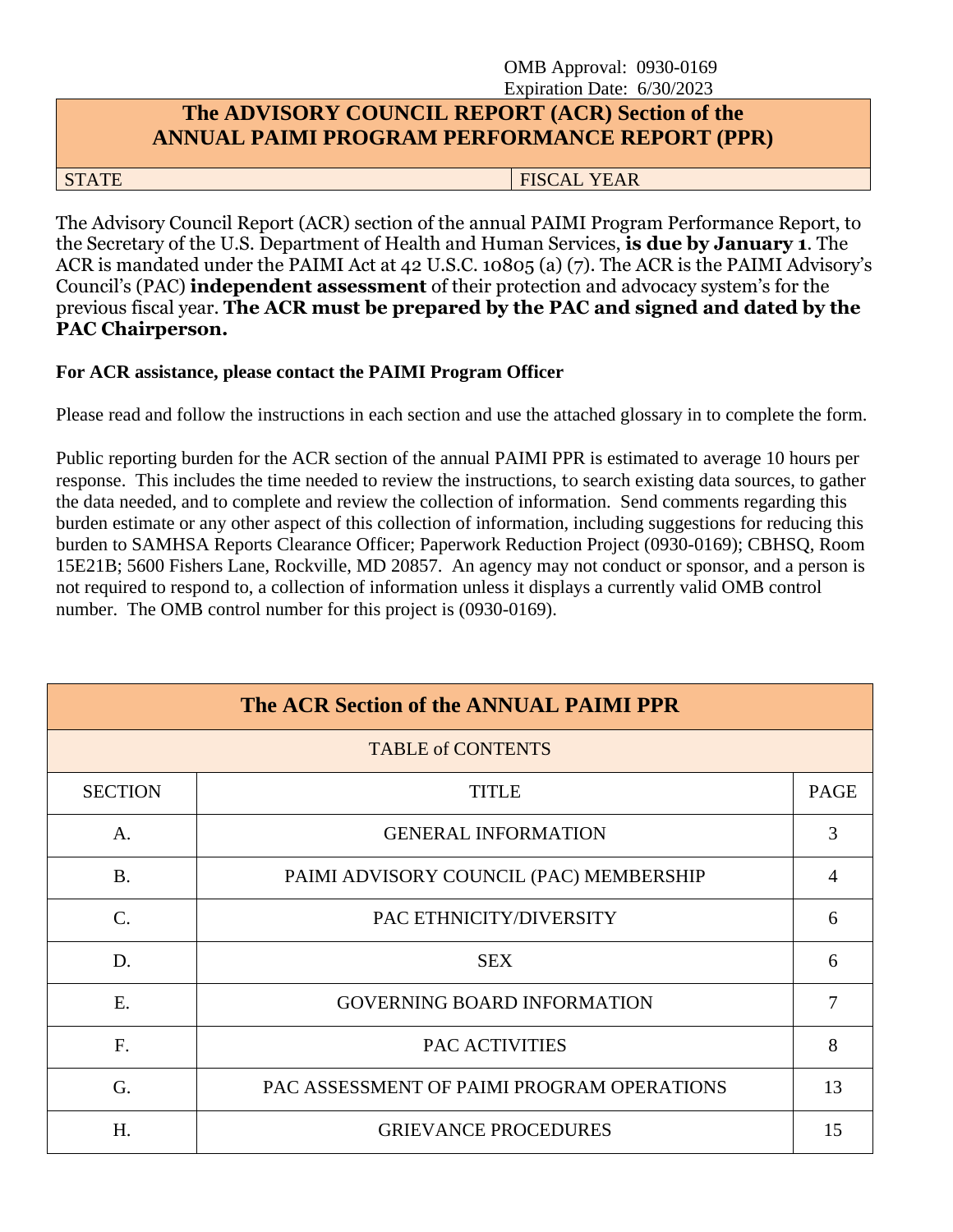#### GLOSSARY 17

| The ACR Section of the Annual PAIMI PPR                                                                                              |  |  |  |  |
|--------------------------------------------------------------------------------------------------------------------------------------|--|--|--|--|
| <b>SECTION A. GENERAL INFORMATION</b>                                                                                                |  |  |  |  |
| <b>Fiscal Year:</b>                                                                                                                  |  |  |  |  |
| State:                                                                                                                               |  |  |  |  |
| Name of P&A system:                                                                                                                  |  |  |  |  |
| PAC Report Prepared By:<br>Provide the name [Print First,<br>Middle and Last Name]<br>Title of the preparer:<br>Phone Number:        |  |  |  |  |
| Name of PAC Chair:<br>[Print First, Middle and Last]<br>Name]                                                                        |  |  |  |  |
| Provide updated contact information if the PAC Chair is<br>different than the person listed on the most recent<br>PAIMI Application. |  |  |  |  |
| Telephone Number:                                                                                                                    |  |  |  |  |
| E-Mail Address:                                                                                                                      |  |  |  |  |
| Date Submitted:                                                                                                                      |  |  |  |  |
| By signing this document, the Chair certifies that this<br>report reflects the consensus of the PAC members.                         |  |  |  |  |

| <b>SECTION B. The PAIMI ADVISORY COUNCIL (PAC)</b>                                                                                                       |              |                                         |
|----------------------------------------------------------------------------------------------------------------------------------------------------------|--------------|-----------------------------------------|
| *Under Primary ID, select ONLY ONE (1) primary identity for each PAC member<br>position $[B.1.b. - B.1.h.]$ that is mandated per the PAIMI Act & Rules). |              | <b>Primary</b><br><b>Identification</b> |
| <b>B.1.a.</b> The TOTAL number of seats on the PAC.                                                                                                      | <b>Total</b> |                                         |
| B.1.b. Individuals who are recipients/former recipients (R/FR) of mental health<br>services.                                                             |              |                                         |
| B.1.c. Family members of individuals who are recipients/former recipients (R/FR) of<br>mental health services.                                           |              |                                         |
| At least one (1) PAC member shall be a B.1.d.                                                                                                            |              |                                         |
| B.1.d. Family members of a minor child or youth (under 18 years old) who has                                                                             |              |                                         |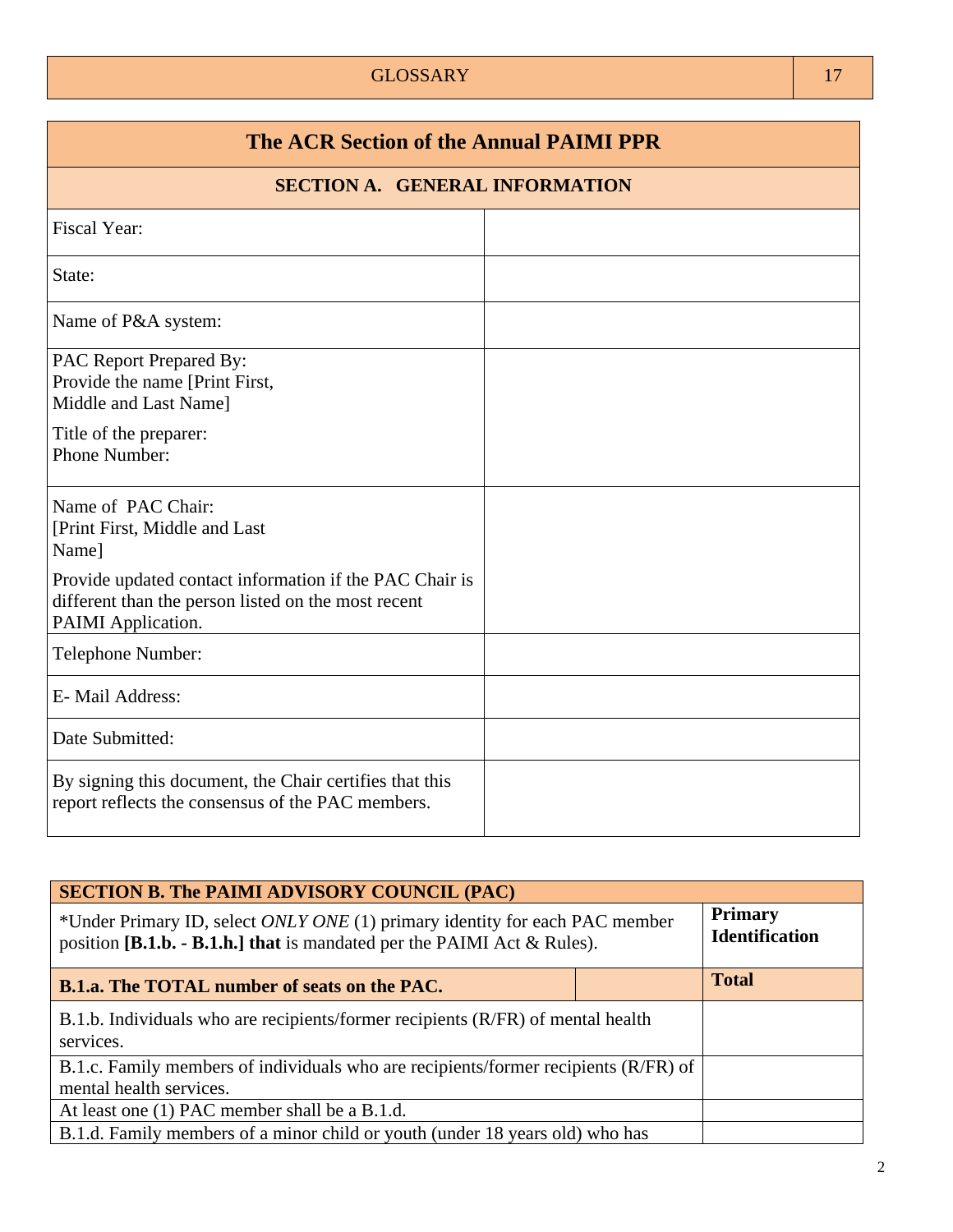| received or is receiving mental health services.                                                               |                              |                |  |
|----------------------------------------------------------------------------------------------------------------|------------------------------|----------------|--|
| B.1.e. Mental health service providers.                                                                        |                              |                |  |
| B.1.f. Mental health professionals:                                                                            |                              |                |  |
| B.1.f.1. Social Workers                                                                                        |                              |                |  |
| B.1.f.2. Psychologists                                                                                         |                              |                |  |
| B.1.f.3. Psychiatric Nurses                                                                                    |                              |                |  |
| B.1.f.4. Psychiatrists                                                                                         |                              |                |  |
| B.1.f.5. Psychiatric Nurse Practitioners                                                                       |                              |                |  |
| B.1.f.6. Peer Support Specialists                                                                              |                              |                |  |
| B.1.g. Attorneys.                                                                                              |                              |                |  |
| B.1.h. Individuals from the public knowledgeable about mental illness.                                         |                              |                |  |
| B.1.i. Others (please identify by position held).                                                              |                              |                |  |
| B.1.j. Vacancies as of 9/30. [identify each vacant position & the date it was vacated].                        |                              |                |  |
| B.1.k. TOTAL number of PAC members serving on 9/30.                                                            | <b>Total</b>                 |                |  |
| B.1.1. Number of PAC members who are either R/FR of MH services or family                                      |                              |                |  |
| members of these individuals (count each PAC member only once).                                                |                              |                |  |
| B.1.m. Percentage of PAC members who are either R/FR of MH services or family                                  |                              |                |  |
| members of these individuals [B.1. k. divided by B.1.1.]                                                       |                              |                |  |
|                                                                                                                |                              |                |  |
| <b>B. 2. REPRESENTATION OF THE PAC CHAIRPERSON</b>                                                             |                              |                |  |
| B.2. Is the PAC Chair an individual who has received or is receiving mental health                             | Yes                          | N <sub>0</sub> |  |
| services, or a family member of an individual who has received or is receiving mental                          |                              |                |  |
| health services?                                                                                               |                              |                |  |
|                                                                                                                |                              |                |  |
| <b>B. 3. PAC TERMS of Appointment</b>                                                                          |                              |                |  |
| B.3.a. Term of Appointment (number of years)                                                                   |                              |                |  |
|                                                                                                                |                              |                |  |
| B.3.b. Maximum Number of Terms a Member May Serve                                                              |                              |                |  |
| B.3.c. Frequency of Meetings                                                                                   |                              |                |  |
|                                                                                                                |                              |                |  |
| B.3.d. Number of Meetings Held in the FY [3 is the mandated minimum].                                          |                              |                |  |
|                                                                                                                |                              |                |  |
| B.3. e. Number (%Average) of PAC members present at Meeting.                                                   |                              |                |  |
| <b>SECTION C. PAC ETHNICITY &amp; RACIAL DIVERSITY</b>                                                         |                              |                |  |
|                                                                                                                |                              |                |  |
|                                                                                                                |                              |                |  |
| Please refer to the <b>GLOSSARY</b> for definitions. The following information is self-reported or self-       |                              |                |  |
| identified and uses two separate questions. The data on race and ethnicity are collected SEPARATELY;           |                              |                |  |
| provision shall be made to report the number of respondents in each category who are Hispanic or Latino.       |                              |                |  |
| Collection of greater detail is encouraged; however, any collection that uses more detail shall be             |                              |                |  |
| organized in such a way, that the additional information can be aggregated into these minimum categories       |                              |                |  |
| for data on race and ethnicity.                                                                                |                              |                |  |
| <b>C.A. ETHNICITY</b>                                                                                          | <b>Number of PAC Members</b> |                |  |
| C. A. 1. Hispanic or Latino                                                                                    |                              |                |  |
| C. A. 2. Not of Hispanic Origin                                                                                |                              |                |  |
|                                                                                                                | <b>Total</b>                 |                |  |
| (add C.A.1 & C.A.2., the total should be the same as the one listed in<br>B.1.k. (members serving as of 9/30). |                              |                |  |
|                                                                                                                |                              |                |  |
| <b>RACE</b><br><b>C.B.</b>                                                                                     |                              |                |  |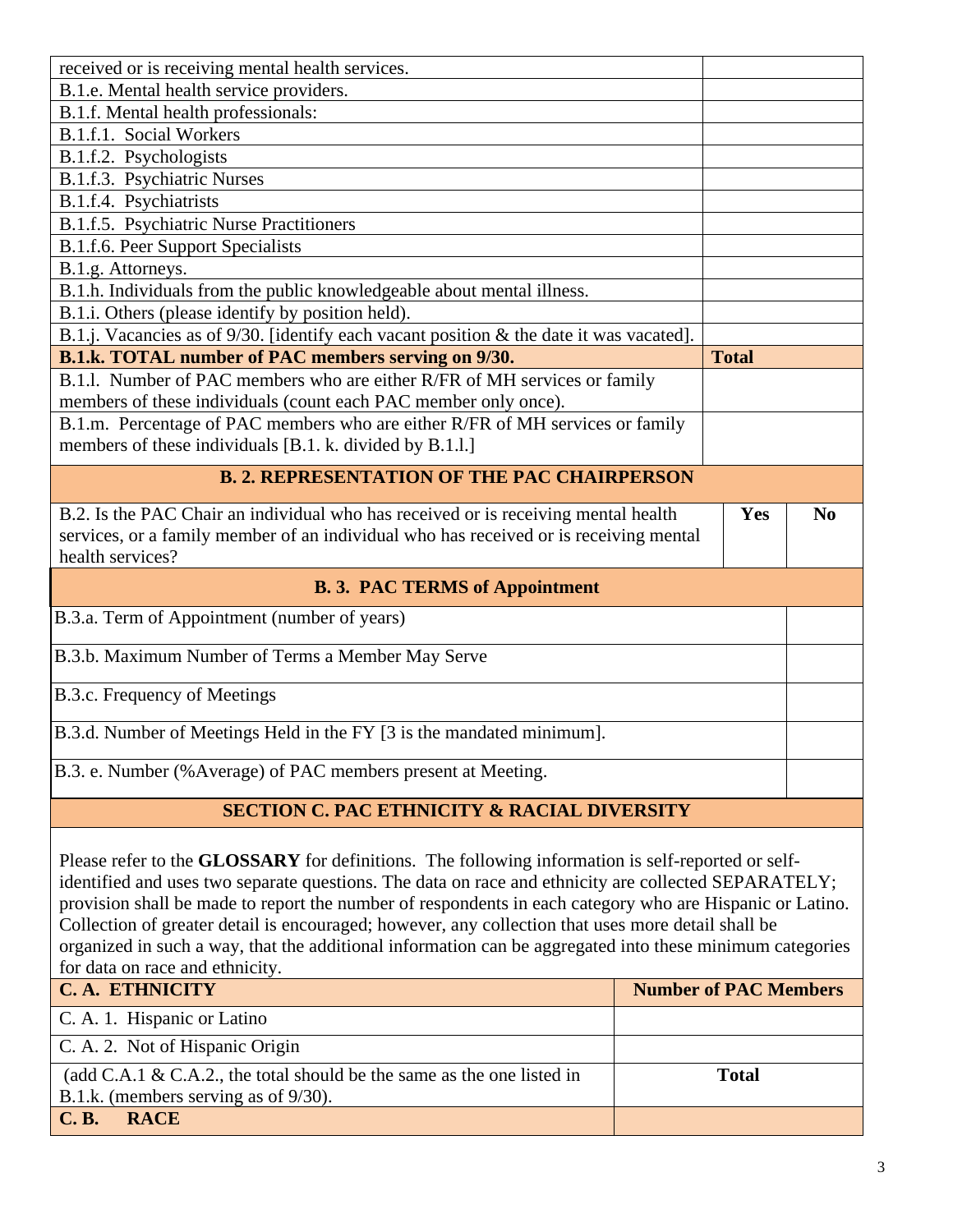| C. B. 1. American Indian or Alaska Native                       |                            |
|-----------------------------------------------------------------|----------------------------|
| C. B. 2. Asian                                                  |                            |
| C. B. 3. Black or African American                              |                            |
| C. B. 4. Native Hawaiian/Other Pacific Islander                 |                            |
| C. B. 5. White                                                  |                            |
| C. B. 6. Two or More Races                                      |                            |
| C. B. $7. = C.B.1$ through C.B.6.                               | <b>Total</b>               |
| Members may select as many racial identifications as they want. |                            |
| C. C.1. Total Number of PAC member vacancies on September 30.   | <b>Total PAC Vacancies</b> |
|                                                                 |                            |

| <b>SECTION D. Sex of PAC Members</b> |            |  |  |
|--------------------------------------|------------|--|--|
| D.1 MALE                             | D.2 FEMALE |  |  |
| D.3. UNKNOWN/WOULD NOT DISCLOSE      |            |  |  |
| D.3. TOTAL                           |            |  |  |

Г

| <b>SECTION E.</b><br><b>GOVERNING BOARD INFORMATION</b>                                              |       |                |  |  |
|------------------------------------------------------------------------------------------------------|-------|----------------|--|--|
| E. 1. FOR STATE-OPERATED P&A SYSTEMS ONLY:                                                           |       |                |  |  |
| E.1.a. Is this a State-operated P&A system?                                                          | Yes   | N <sub>o</sub> |  |  |
| E.1.b. Does this State-operated system have a Governing Board/Authority authorized by Yes            |       | N <sub>o</sub> |  |  |
| State statute? If the answer is NO, proceed to Section F.                                            |       |                |  |  |
| E.1.c. If the answer to item E.1.b. is YES, does the PAC Chair sit on the Governing Yes              |       | N <sub>o</sub> |  |  |
| Board/Authority as a full voting member?                                                             |       |                |  |  |
| E.1.d. If the answer to item E.1.c. is no, briefly explain (e.g., State statute determines Governing |       |                |  |  |
| Board/Authority composition, etc.).                                                                  |       |                |  |  |
|                                                                                                      |       |                |  |  |
| E.2. For PRIVATE, Not-for Profit P&A SYSTEMS only                                                    |       |                |  |  |
| E. 2.a. Does the P&A system have a multi-member Governing<br>Board?                                  | Yes   | N <sub>o</sub> |  |  |
| If you answered YES to E.2.a., please answer the questions E.2.b. $1. - 3.$                          |       |                |  |  |
| E.2.b.1. Number of Governing Board members.                                                          | Total |                |  |  |
| E.2.b.2. Is the PAC Chair a full voting member of the Governing Board?                               | Yes   | No             |  |  |

T.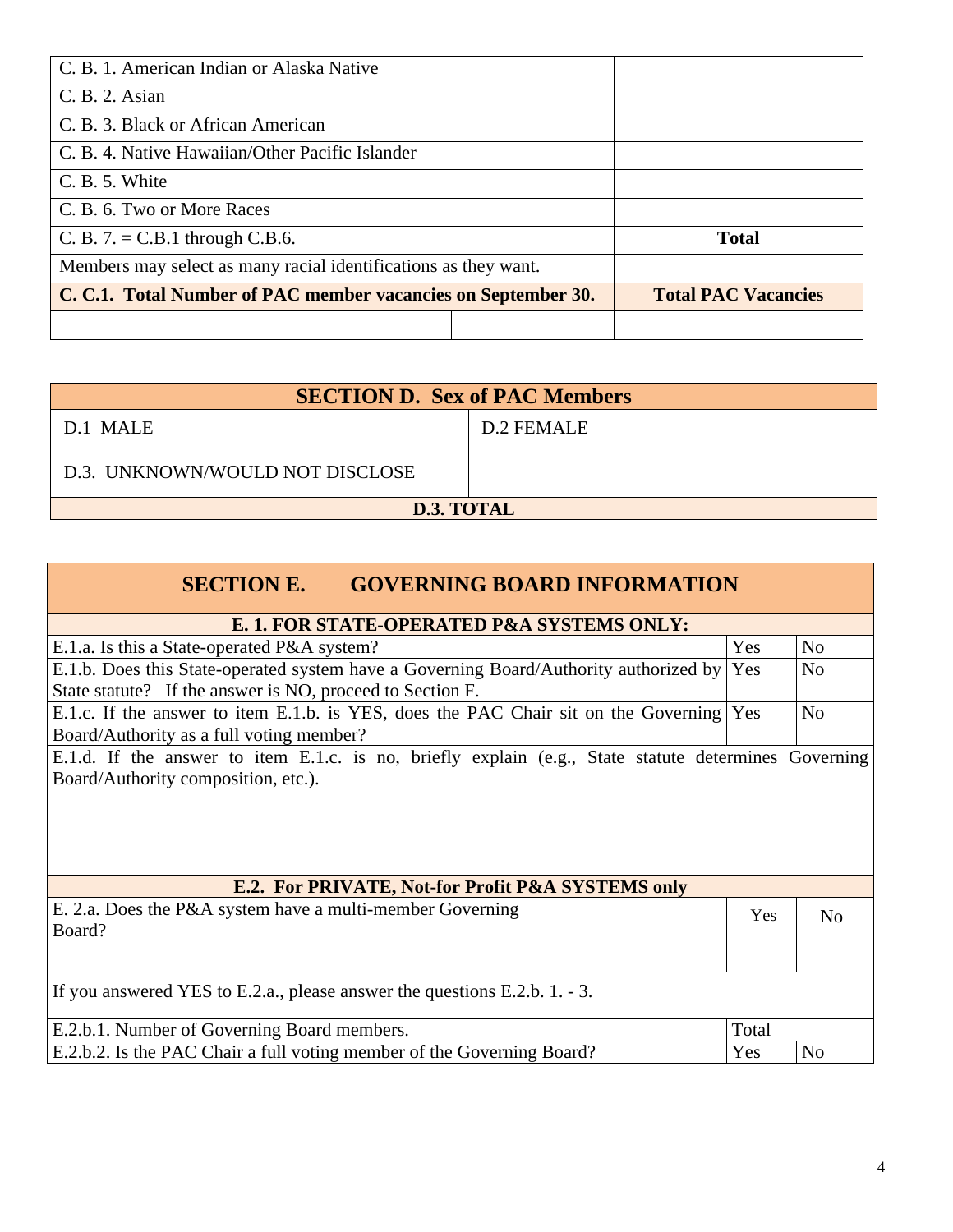E.2.b.3. If you answered No to E.2.b.2., then explain why the PAC Chair is not a full voting member of the Governing Board as mandated by the PAIMI Rules at 42 CFR 51.22(b)(3).

| E.2.b.4. Do any other PAC members hold seats on the Governing Board? | If Yes | N <sub>o</sub> |  |
|----------------------------------------------------------------------|--------|----------------|--|
| Yes, how many seats?                                                 |        |                |  |
|                                                                      |        |                |  |

| <b>SECTION F. PAC ACTIVITIES [See, PAIMI Act - 42 U.S.C. 10805(7)]</b>                                                                                                                                        |     |                |
|---------------------------------------------------------------------------------------------------------------------------------------------------------------------------------------------------------------|-----|----------------|
| F.1. Are P&A program staff invited to attend PAC meetings?                                                                                                                                                    | Yes | N <sub>o</sub> |
| F.1.a. Did any of the invited program staff attend?                                                                                                                                                           | Yes | No             |
| F.2.a. If the answer to F.1. is Yes, please identify the positions of staff (e.g., PAIMI Coordinator, Mental health<br>advocate, etc.) usually invited to attend.                                             |     |                |
| F.2.b. If the answer to F.1.a. is Yes, please identify the positions of the program staff in attendance (e.g., one<br>advocate, one attorney) and their role at the meetings, e.g., information sharing, etc. |     |                |
| F.2.c. If the answer to F.1. is No, you <i>MAY</i> provide a brief explanation.                                                                                                                               |     |                |
| F. 3. a. Were governing board members, excluding the PAC Chair, invited to PAC<br>meetings?                                                                                                                   | Yes | N <sub>o</sub> |
| F.3.b. If you answered Yes to F.3.a., which governing board members were invited, for what purpose (e.g.,<br>informational, etc.) and did they attend?                                                        |     |                |
| F.3.c. Did any of the invited governing board members attend?                                                                                                                                                 | Yes | N <sub>0</sub> |
| F.4. Did the PAC work jointly with the governing board to develop the annual PAIMI<br>priorities? [42 CFR 51.23(a) $(2)$ ].                                                                                   | Yes | $No*$          |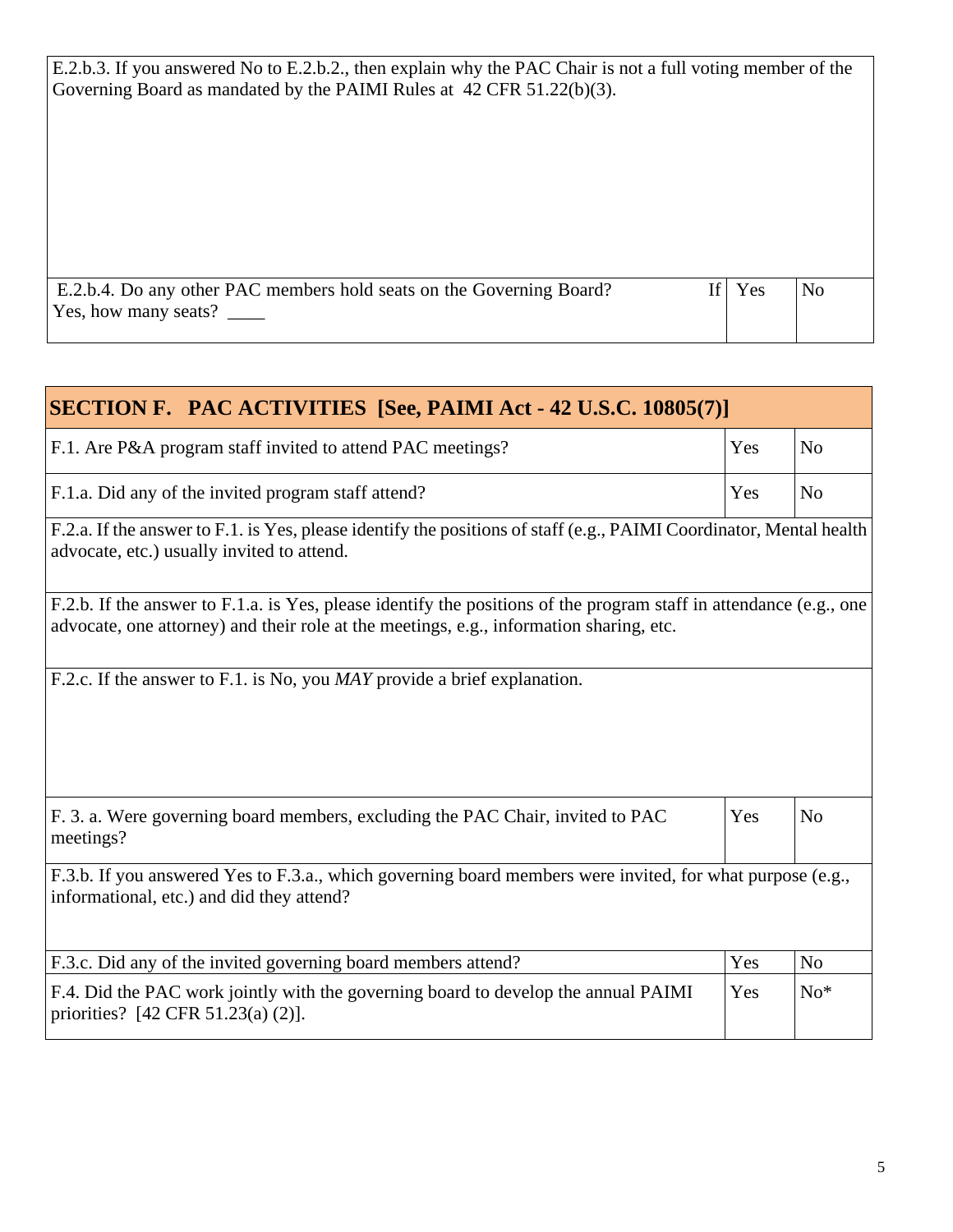F.4.a. If Yes, briefly describe these joint activities.

## **SECTION F. PAC ACTIVITIES [See, PAIMI Act - 42 U.S.C. 10805(7)]**

F.4. b. If No, PAC's affiliated with private, non-profit P&A systems must provide a brief explanation.

F.5. Did PAC members attend any in-state or out-of-state trainings or educational presentations related to PAIMI Program activities? *[42 CFR 51.27 - payments for PAC and Governing board/authority members by a State P&A system are optional].*

| F.5.a. In-State Trainings/Educational Activities.                                                                                                                                                                                                                                                                                                                                      |                                                                                                                                                      |                         | Yes | N <sub>o</sub> |  |
|----------------------------------------------------------------------------------------------------------------------------------------------------------------------------------------------------------------------------------------------------------------------------------------------------------------------------------------------------------------------------------------|------------------------------------------------------------------------------------------------------------------------------------------------------|-------------------------|-----|----------------|--|
| If Yes, list each activity by number and provide a brief description of PAC involvement,<br>e.g., Activity 1 – Attendance at local NAMI training.                                                                                                                                                                                                                                      |                                                                                                                                                      |                         |     |                |  |
| F.5.b.<br>Out-of-State Trainings/Educational Activities.                                                                                                                                                                                                                                                                                                                               |                                                                                                                                                      |                         | Yes | N <sub>0</sub> |  |
|                                                                                                                                                                                                                                                                                                                                                                                        | If yes, list each activity by number and provide a brief description of PAC involvement,<br>e.g., Activity 1 – Attendance at NDRN annual conference. |                         |     |                |  |
| F.6. Does the P&A system have established written policies and procedures for reimbursing PAC members<br>for expenses that takes into account the needs of the individual council members, available resources and<br>applicable restrictions on use of grant funds, including the restrictions cited in and the restrictions in<br>51.31(e) and 51.6(e)? [See, 42 CFR 51.23 (d) (1)]. |                                                                                                                                                      |                         |     |                |  |
| F.6.a.1. Yes                                                                                                                                                                                                                                                                                                                                                                           | $F.6.a.2. No*$                                                                                                                                       | $F.6.a.3.$ Don't Know.* |     |                |  |
| F.6.b. Brief explanation needed for F.6.a.2. or F.6.a.3. responses].                                                                                                                                                                                                                                                                                                                   |                                                                                                                                                      |                         |     |                |  |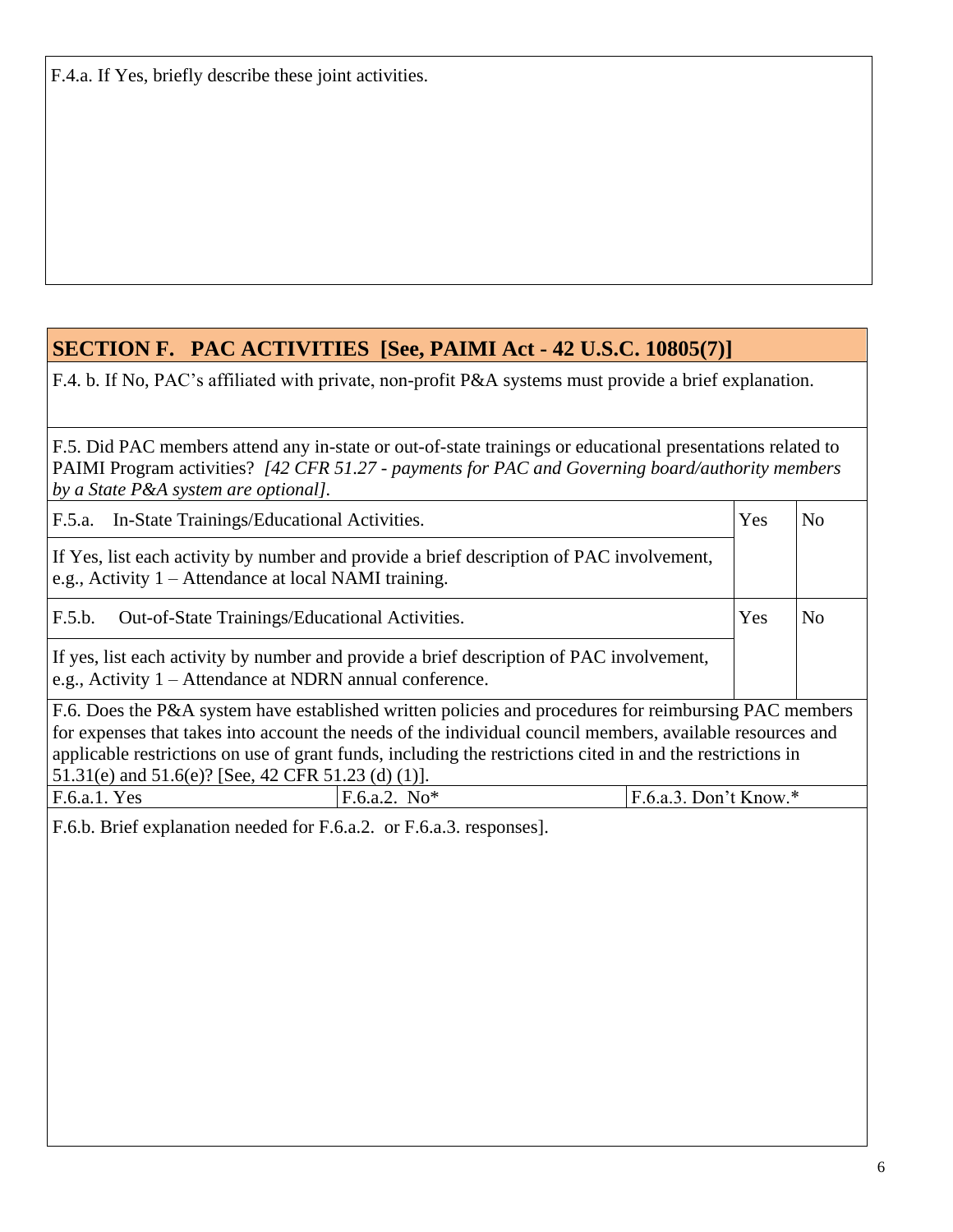|              | <b>SECTION F. PAC ACTIVITIES [See, PAIMI Act - 42 U.S.C. 10805(7)]</b>                                                                                                                   |                                                                                                                                                                                                                                                                                                                                                                                                                       |          |  |         |                |  |  |
|--------------|------------------------------------------------------------------------------------------------------------------------------------------------------------------------------------------|-----------------------------------------------------------------------------------------------------------------------------------------------------------------------------------------------------------------------------------------------------------------------------------------------------------------------------------------------------------------------------------------------------------------------|----------|--|---------|----------------|--|--|
|              | F.7. If the answer to F.6. was Yes, were PAC members reimbursed for expenses incurred for PAIMI<br>Program related activities, consistent with the P&A system's policies and procedures. |                                                                                                                                                                                                                                                                                                                                                                                                                       |          |  |         |                |  |  |
| F.7.a.       | 1.Yes                                                                                                                                                                                    |                                                                                                                                                                                                                                                                                                                                                                                                                       | $2. No*$ |  |         | 3. Don't Know* |  |  |
|              |                                                                                                                                                                                          | F.7.b. *Brief explanation required for either F.7.a. 2. No or F.7.a. 3. Don't Know responses.                                                                                                                                                                                                                                                                                                                         |          |  |         |                |  |  |
| scholarship. |                                                                                                                                                                                          | F. 8. REIMBURSEMENT OF EXPENSES – If PAC member expenses were reimbursed, please complete<br>the following chart. [42 CFR 51.23(d) (1)]. Under the Activity column, list the activity by the number used<br>in above F.5.a. - In-State or F.5.b. - Out-of-State. Example: F.5.b. Out-of-State activity $# 1, -5$ PAC<br>members attended the NDRN annual meeting, 2 members reimbursed by the P&A 2 self-paid, 1 NDRN |          |  |         |                |  |  |
| a. ACTIVITY  |                                                                                                                                                                                          | b. # ATTENDING                                                                                                                                                                                                                                                                                                                                                                                                        | c. P&A   |  | d. SELF | e. OTHER       |  |  |
|              |                                                                                                                                                                                          |                                                                                                                                                                                                                                                                                                                                                                                                                       |          |  |         |                |  |  |
|              |                                                                                                                                                                                          |                                                                                                                                                                                                                                                                                                                                                                                                                       |          |  |         |                |  |  |
|              |                                                                                                                                                                                          |                                                                                                                                                                                                                                                                                                                                                                                                                       |          |  |         |                |  |  |

## **SECTION F. PAC ACTIVITIES [See PAIMI Act at 10805(7)]**

F.9. Did the P&A system provide the PAC with reports, materials, & fiscal data to enable review of the following: [42 CFR 51.23(c)].

| F.9.a. Existing program policies, priorities, and performance outcomes.                                                                                                         | Yes | $No*$          |
|---------------------------------------------------------------------------------------------------------------------------------------------------------------------------------|-----|----------------|
| F.9.b. If Yes, were the submissions (of P&A system documents referenced in F.9.a.) made<br>at least annually and (shall) report expenditures for the past two (2) FISCAL YEARS? | Yes | $\mathrm{No*}$ |

\*F.9.c. If the answer to F.9. a. or F.9.b. is 'No", a brief explanation is required.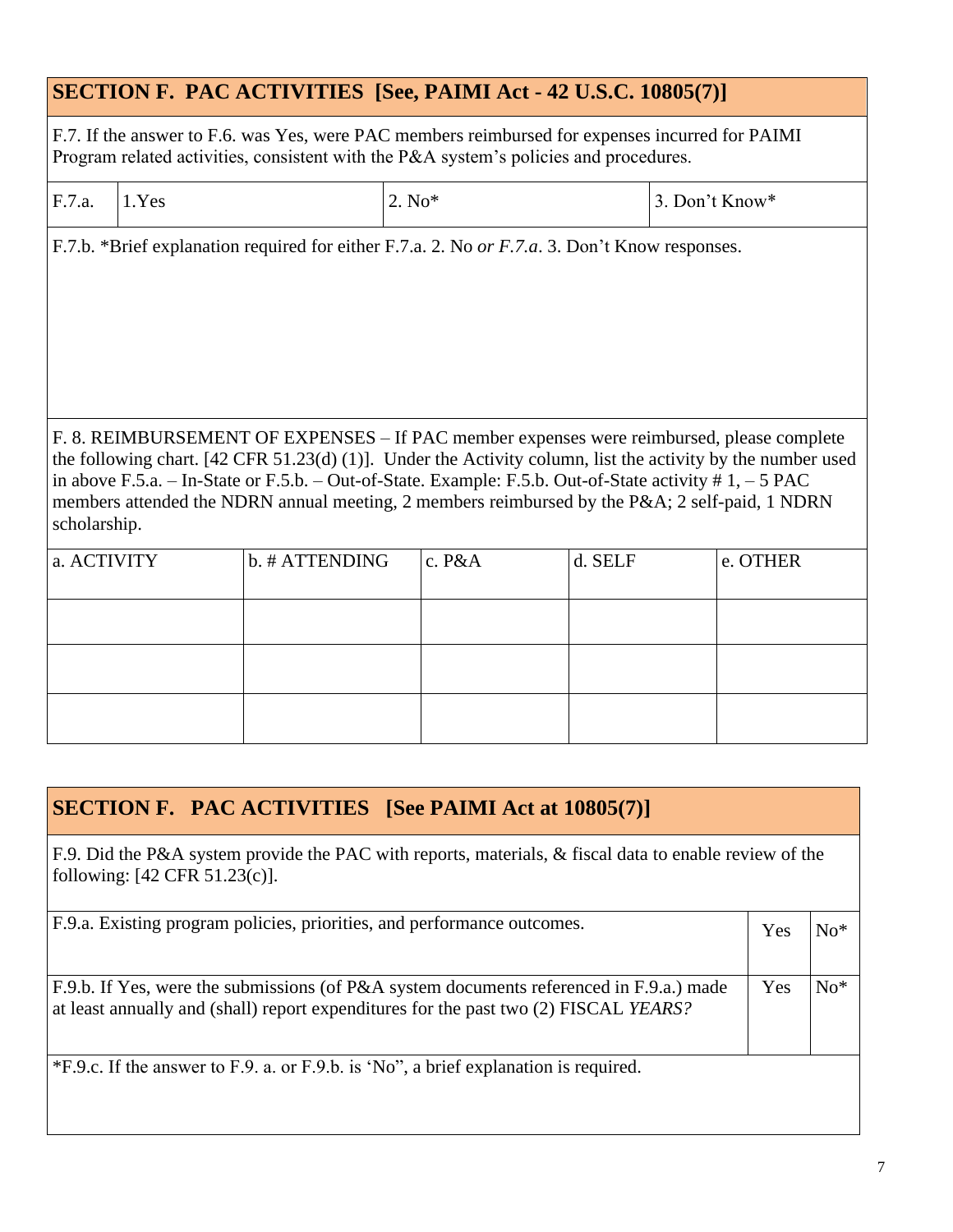| F.9.d. If you answered Yes in F.9.a., did the P&A system documents referenced also Yes<br>INCLUDE THE PROJECTED EXPENSES FOR THE NEXT FISCAL YEAR (FY)<br>IDENTIFIED BY BUDGET CATEGORY, e.g. salary & wages, contracts for services,<br>administrative expenses, including, the amount allotted for training of the PAC, the governing<br>board and staff? | $No*$ |
|-------------------------------------------------------------------------------------------------------------------------------------------------------------------------------------------------------------------------------------------------------------------------------------------------------------------------------------------------------------|-------|
| F.9.d.1. If No <sup>*</sup> , a brief explanation is required.                                                                                                                                                                                                                                                                                              |       |
|                                                                                                                                                                                                                                                                                                                                                             |       |

#### **SECTION F. PAC ACTIVITIES** [**See, PAIMI Act at 10805(7)]**

F.9.e. The PAIMI Rules mandate that members of the public shall be given an opportunity, on an annual basis, to comment on the priorities established by and the activities of the P&A system. Procedures for public comment must provide for notice in a format accessible to individuals with mental illness, including such individuals who are in residential facilities, to family members and representatives of such individuals with disabilities. [42 CFR at 51.24(b)].

| F.9.e. Does the P&A have procedures established for public comment? |                 |                        |
|---------------------------------------------------------------------|-----------------|------------------------|
| F.9.e. 1. Yes                                                       | $F.9.e. 2. No*$ | $F.9.e.3. Don't Know*$ |
|                                                                     |                 |                        |

F.9.e.4. \*Brief explanation required for F.9.e.2. No or F.9.e.3. Don't know responses.

# **SECTION F. PAC ACTIVITIES** [See, PAIMI Act at 10805(7)]

F.9.g. The PAIMI Rules, at 42 CFR 51. 24(b), mandate that the public shall be given an opportunity, on an annual basis, to comment on the priorities established by and the activities of the P&A system*. WAS THE PUBLIC PROVIDED AN OPPORTUNITY FOR PUBLIC COMMENT?*

| ٠ | - |
|---|---|

F.9.g. 2.  $\text{No*}$  F.9.g. 3. Don't Know\*

F.9.g 4. #If the answer to F.9.g.1. is Yes, briefly describe activities the P&A system used to obtain public comment.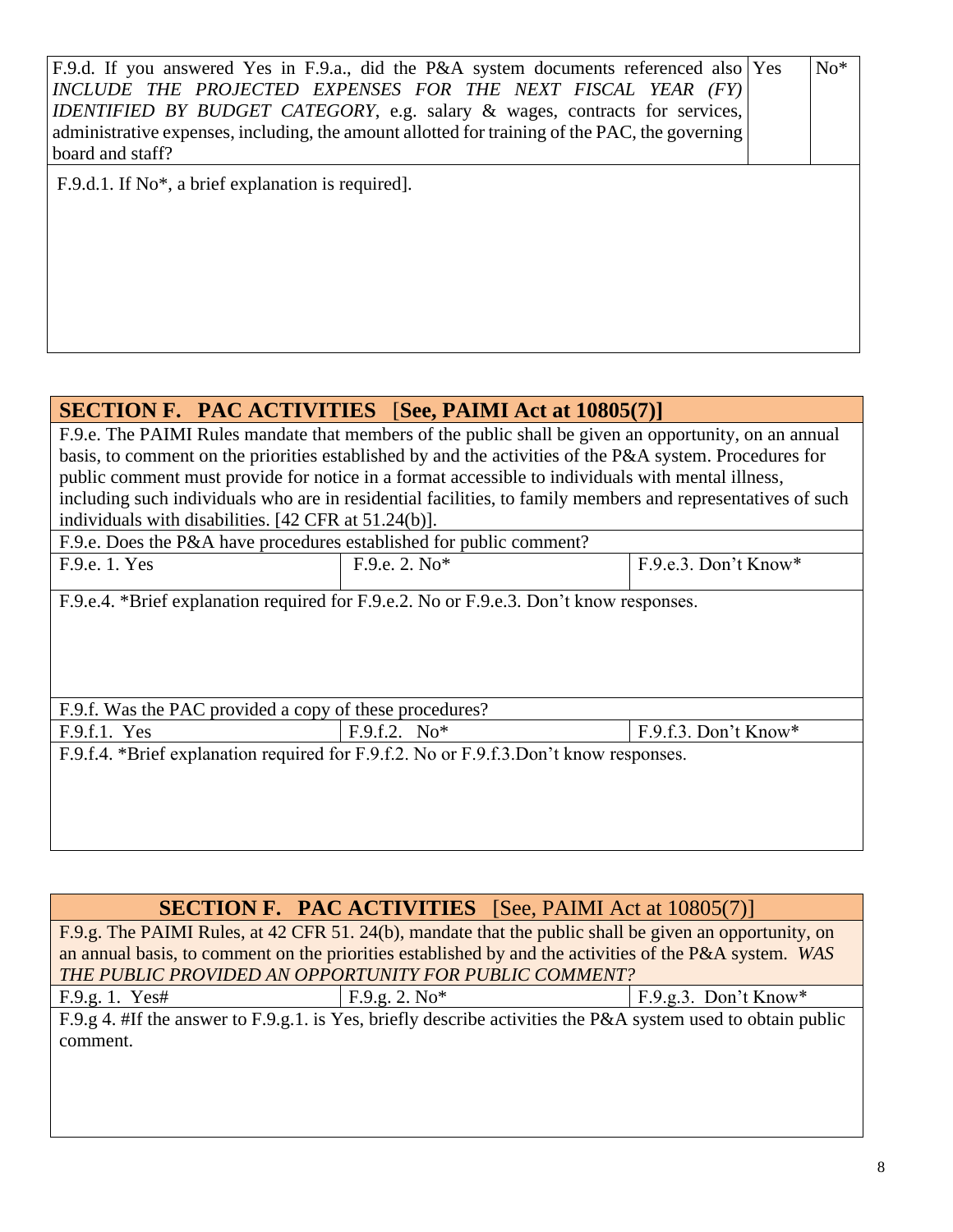F.9.g. 5. \*If the answer to F.9.g.2. is NO, explain why public comment was not obtained.

F.9.g. 6. \*If the answer to F.9.g.3. is DON'T KNOW, please explain (e.g., PAC needs training, etc.)

F.10. *COMPLETION OF THIS SECTION (F.10 a. -e.) IS OPTIONAL*. However, if you choose to respond, please describe in the spaces below any other PAC activities, *other than* mandated PAC membership meetings.

F.10.a. Briefly describe, governing board or PAC committee work.

F.10.b. Briefly describe any training or educational presentations to either constituency groups or the general public.

#### **SECTION F. PAC ACTIVITIES [See, PAIMI Act – 42 U.S.C.10805(7)]**

F.10.d. Briefly describe any special projects (e.g., institutional monitoring).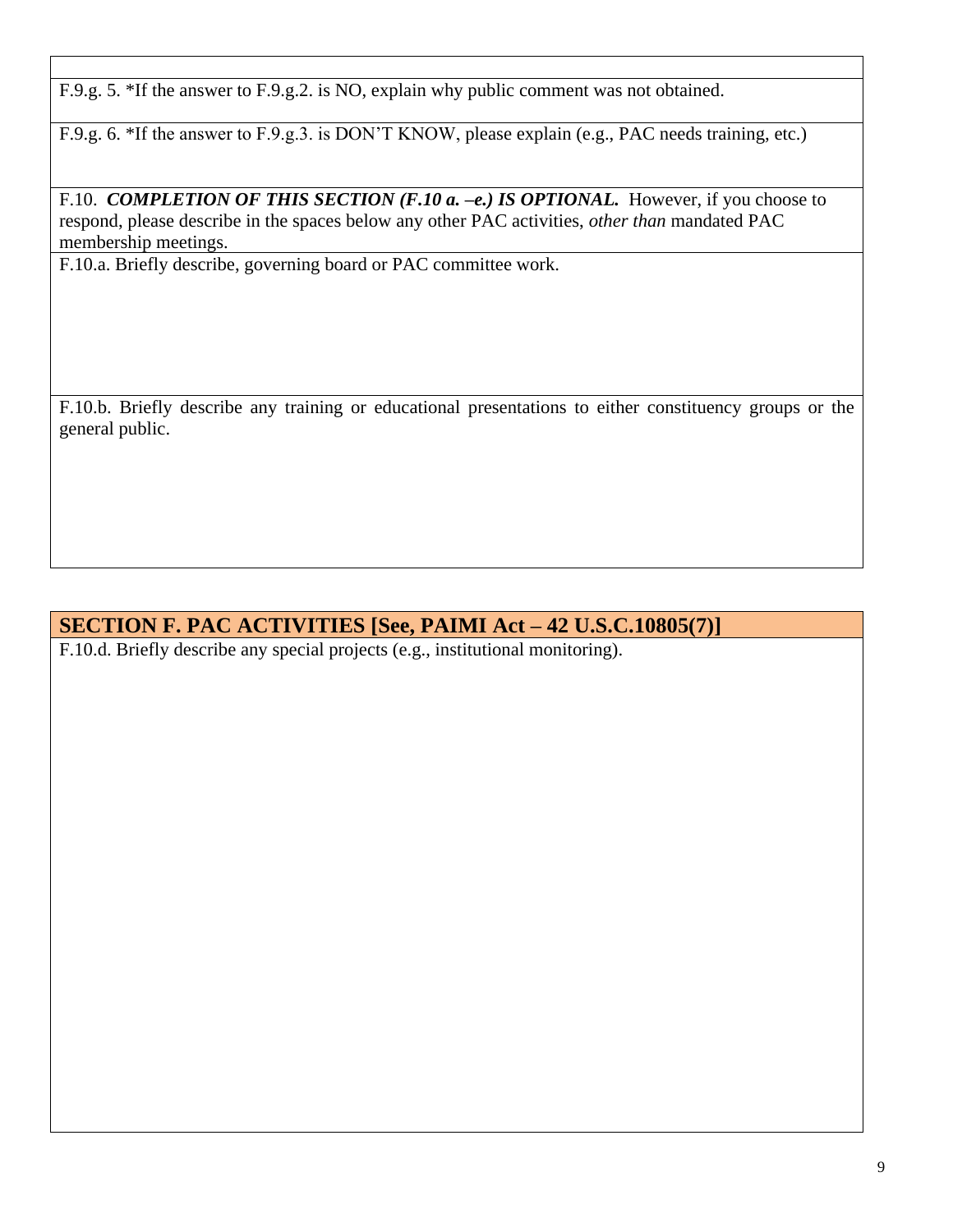F.10.e. Briefly describe any other activities, e.g., fund raising, public relations, etc.

#### **SECTION G. PAC ASSESSMENT OF PAIMI PROGRAM OPERATIONS**

G.1. *Please provide a NARRATIVE SUMMARY of the PAC'S ASSESSMENT of the PAIMI priorities (goals) and objectives included in the PPR for this Fiscal Year.*

*Include in the narrative an assessment of the following items:*

G.1.a. The PAIMI Priorities (Goals) and Objectives selected.

G.1.b. The activities conducted towards achieving these priorities (goals) and objectives.

G.1.c. The outcomes.

G.1.d. Examples of individual or systemic cases, applicable legislative activities, and participation in State mental health planning activities.

G.1.e. Any recommendations regarding future priorities (goals) and objectives.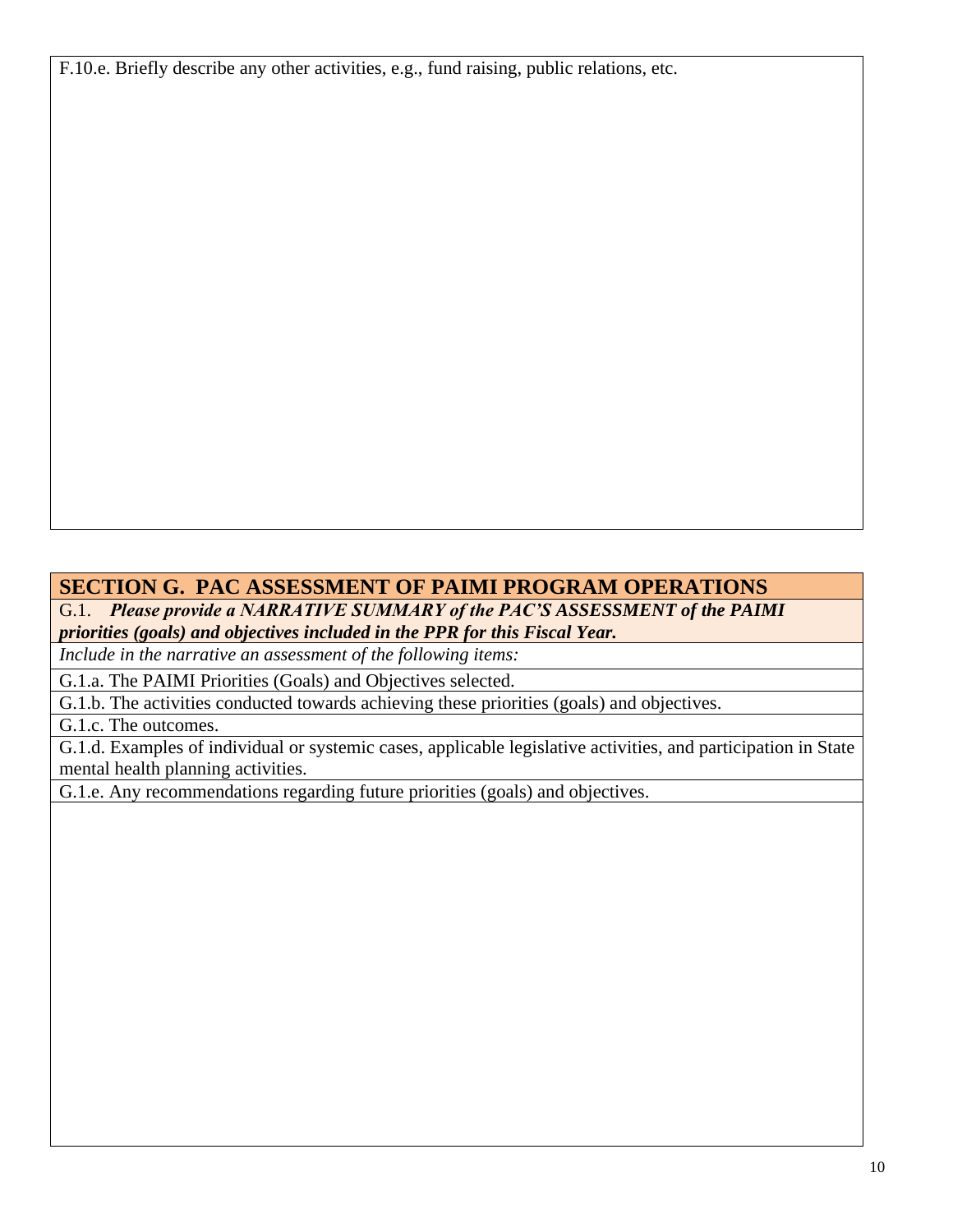## **SECTION G. PAC ASSESSMENT OF PAIMI PROGRAM OPERATIONS**

#### G.2. OTHER COMMENTS CONCERNING PAIMI SYSTEM OPERATIONS:

*Briefly describe any special initiatives, problem solving techniques, or innovative practices that may help other State P&A systems.*

G.3. Please list any training & technical assistance needs identified by the PAC.

### **SECTION H. GRIEVANCE PROCEDURES [42 CFR Section 51.25]**

**Pursuant to the PAIMI Rules at 42 CFR 51.25, the P&A systems shall establish procedures to address grievances from: individuals at 42 CFR 51.25***(a)(1) – clients or prospective clients . . . ; and systemic complaints at 42 CFR 51.25(a)(2) – individuals who have received or are receiving mental health services in the state, family members or representatives of such individuals . . . .*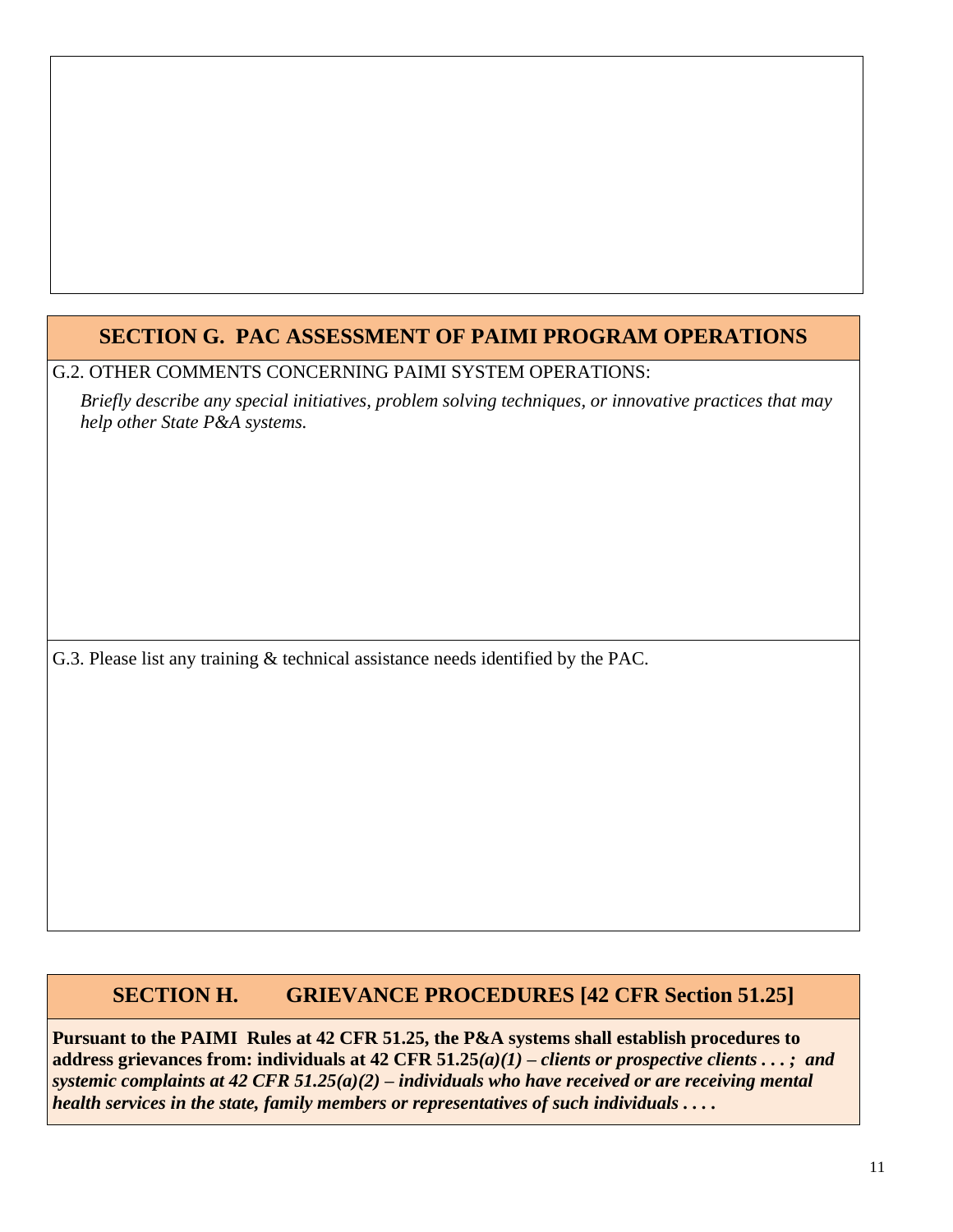| H.1. Is the PAC aware of and knowledgeable of the above referenced policies and<br>procedures?                                                                                        | Yes   | $No*$ |
|---------------------------------------------------------------------------------------------------------------------------------------------------------------------------------------|-------|-------|
| H.1.a. If you answered No to H.1. provide a brief explanation.                                                                                                                        |       |       |
|                                                                                                                                                                                       |       |       |
| H.2. The number of grievances filed by PAIMI-eligible clients, including<br>representatives or family-members of such individuals receiving services during this<br>fiscal year.      | Total |       |
| H.3. The number of grievances filed by prospective PAIMI-eligible clients (those who<br>were not served due to limited PAIMI Program resources or because of non-priority<br>issues). | Total |       |
| H.4. Add H.2 & H.3 [42 CFR Section 51.25(a)(1),(2)]                                                                                                                                   | Total |       |
| H.5. The Number of Grievances Appealed to:                                                                                                                                            |       |       |
| H.5. a. The Governing Board (the PAC Chair of a private, non-profit P&A system<br>should have this information).                                                                      | Total |       |
| H.5.b. The Executive Director                                                                                                                                                         | Total |       |
| H.5 c. The number of Grievances appealed [H.5.a. $+$ H.5.B = H.5.c.].                                                                                                                 | Total |       |
| H.6. The number of reports sent to the Governing Board AND the PAC (at least one<br><i>annually</i> ) that describe the grievances received, processed, and resolved.                 | Total |       |

## **SECTION H. GRIEVANCE PROCEDURES [42 CFR Section 51.25]**

H.7. Please identify all individuals, by name & title, responsible for P&A system grievance reviews.

| H.8. What is the timetable (in days) used to ensure prompt notification of the grievance<br>procedure process to clients, prospective clients or persons denied representation, and ensure<br>prompt resolution. $[42 \text{ CFR } 51.25(\text{B})(4)]$ |     | Days  |
|---------------------------------------------------------------------------------------------------------------------------------------------------------------------------------------------------------------------------------------------------------|-----|-------|
| H.9. Were written responses sent to all grievants?                                                                                                                                                                                                      | Yes | $No*$ |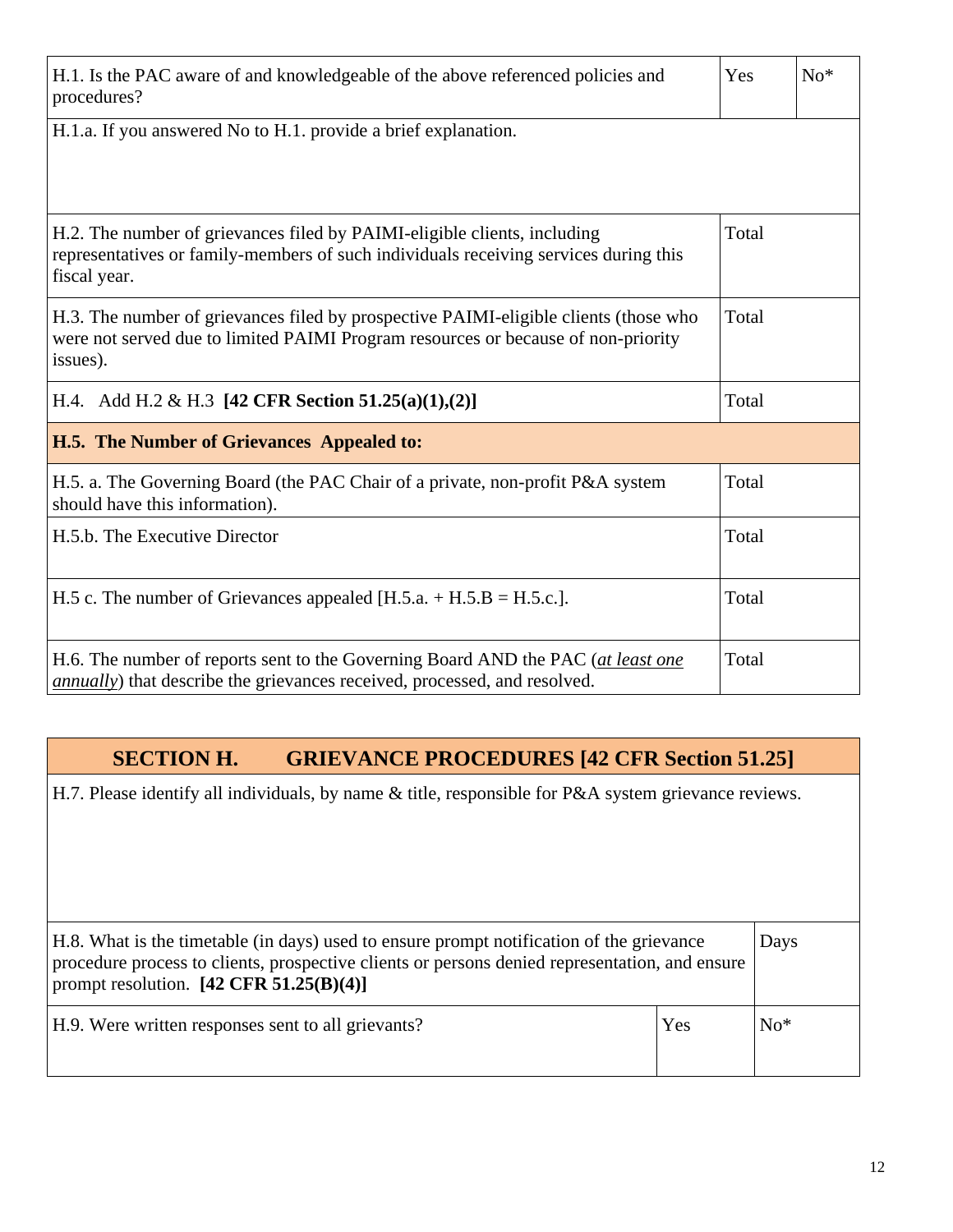| H.9.a. *If you answered No, to H.9, briefly explain.                                                                |     |       |
|---------------------------------------------------------------------------------------------------------------------|-----|-------|
|                                                                                                                     |     |       |
| H.10. Was client confidentiality protected? _____. If not, explain below.<br>$[42 \text{ CFR } 51.25(\text{B})(6)]$ | Yes | $No*$ |
| H.10.a. *If you answered No, to H.10, briefly explain.                                                              | Yes | $No*$ |
|                                                                                                                     |     |       |
|                                                                                                                     |     |       |
|                                                                                                                     |     |       |

### **GLOSSARY**

Closed Case - is when the advocate/attorney closes the client record or case file after providing advocacy interventions on behalf of a client, and determining that the client either has no need of further intervention services or that the agency has no other services available to address the issue(s) or complaint(s) for which the case was initially opened.

Grievance Procedures - are policies and procedures developed by the P&A system to ensure that its clients and prospective PAIMI-eligible clients, their family members, or representatives have full access to the system services and that the system is fully compliant with the provisions of the PAIMI Act and Rules.

Information and Referral (I&R) Services - is the provision of brief written or oral information, such as generic information about the P&A, including information about additional programs and resources external to the P&A that relate to the individual's service needs and statutory or constitutional rights as a person with a disability. I &R services are generally of short duration, typically range from a few minutes to an hour, do not involve direct advocacy intervention by staff, and any type of staff follow-up. I&R services may include mailing generic agency information. Individuals receiving I &R services are not counted as PAIMI clients.

Intervention Strategies:

Abuse/Neglect Investigations **-** a systemic and thorough examination of information, records, evidence and circumstances surrounding an allegation of abuse and neglect. Investigations are undertaken to determine if there is a basis for administrative or legal action on behalf of the client. Investigations require a significant allocation of time to interview witnesses, gather factual information, and to issue a written report of findings.

Administrative Remedies - includes the use of any systems for appeal within an agency or facility, or between agencies, which does not involve adjudication by a court of law.

Legal Remedies - the legal representation of clients in litigation in court processes concerned with rights, grievances, or appeals of such rights or grievances.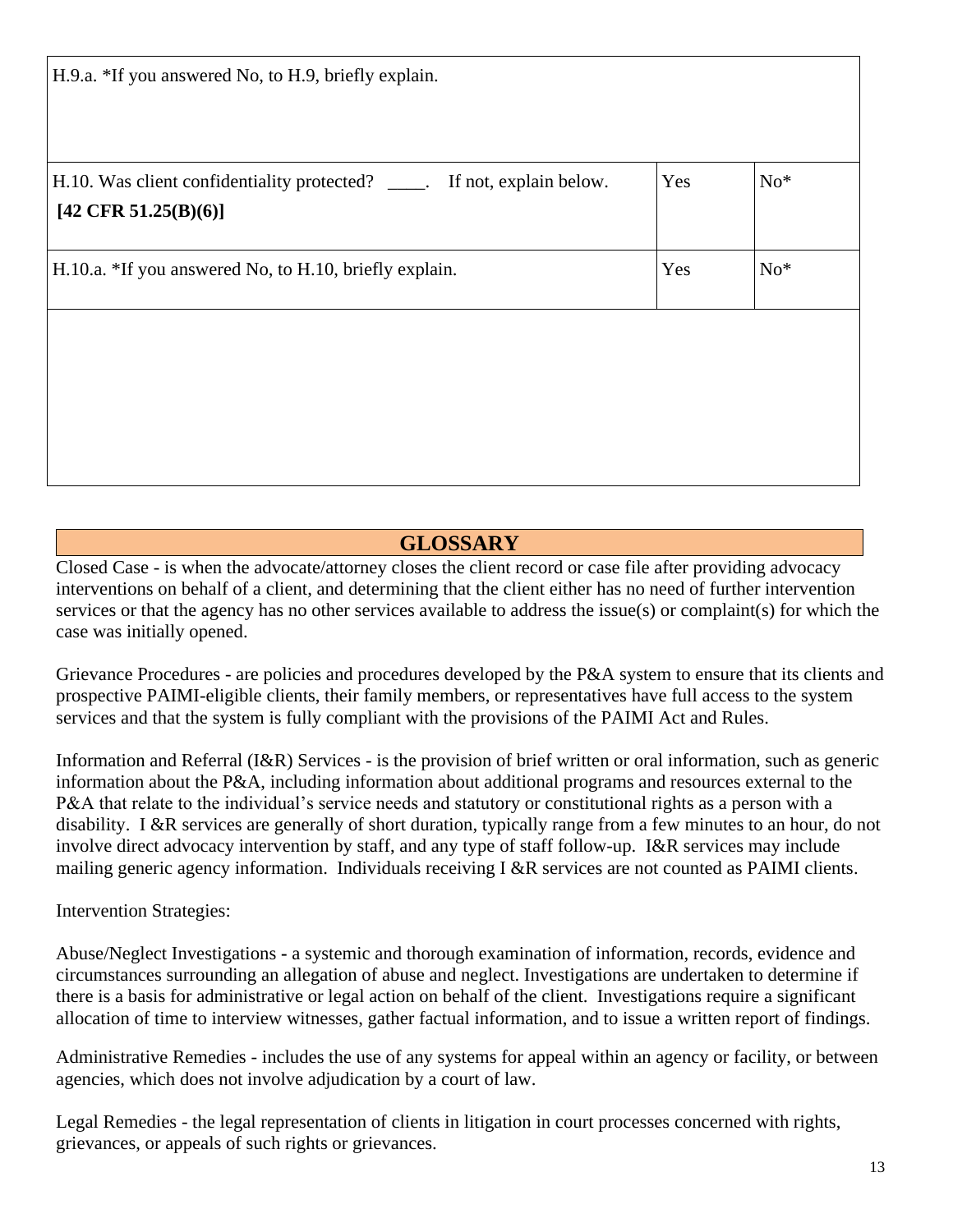Legislative/Regulatory Advocacy - activities involve monitoring, evaluating, and commenting upon the development and implementation of Federal, State, and local laws, regulations, plans, budgets, taxes and other actions which may affect individuals with mental illness. [The PAIMI Rules at 42 FCR at 51.24 mandates that legislative activities shall also be addressed in the development of program priorities].

Negotiation/Mediation - is an informal, non-legal intervention by a PAIMI representative, attorney or case manager used to resolve problems with facility staff or other agency representatives; (does not involve a formal appeal).

Objectives - are activities undertaken to achieve annual program priorities (goals). All objectives required to have measurable outcomes and the use of numerical targets is encouraged. Each objective must clearly state why the activity was undertaken, who will benefit from the objective (the target population), how the activity will be accomplished, and what is the expected outcome for the activity? Generally, with the exception of litigation, legislative or regulatory activities, objectives shall be attainable within the fiscal reporting period (within one (1) fiscal year).

Open Case - is when a PAIMI-eligible individual with a complaint is accepted as a client by the P&A system. A case record or case file is opened for that individual. System staff maintain all intervention services provided to the client and other information t are maintained in this case record/file.

Outreach - is an activity that targets information on PAIMI Program activities to specific populations (e.g., cultural, ethnic and racial minorities, and other underserved or un-served populations, etc. The activity is linked to an objective of a specific annual priority.

PAIMI Clients (for purposes of this report) - are individuals who meet the PAIMI eligibility criteria as defined in the PAIMI Act [42 U.S.C. 10802(4) and its Rules at 42 CFR 51.2 Definitions, who have a complaint, for whom demographic data is collected, and for whom the PAIMI Program, or any of its subcontractors, provides an intervention (as reported under Intervention Strategies in this form).

Priorities (Goals) - are broad general descriptions of short term activities for the P&A system to accomplish within one (1) fiscal year (FY). [The exceptions are generally regulatory, legislative, and litigation activities]. The priorities must be directly related to the purpose of the enabling Federal legislation and the requirements of the Federal-funding agency and consistent with the priorities included in the PAIMI Application for the same FY. [See PAIMI Act at 42 U.S.C. 10801, PAIMI Rules at 42 CFR 51.24 (a) – Program Priorities, and the Children's Health Act of 2000 at 42 U.S.C. at 290ii-ii-1 and 290jj-jj-2].

Public Awareness Activities - provide general information on disability rights and the purpose and mission of the P&A system. Public awareness activities include public service announcements, newsletters, radio or television, publications in legal journals, web site services, general distribution of agency brochures, etc.

Public Education and Constituency Training - is the dissemination of information to one or more persons through an interactive event, which often promotes a greater understanding of the constitutional or statutory rights of persons with disabilities. Contrasted to Public Awareness Activities, education and training must be specifically targeted to meet the unique need of the group(s) trained.

Racial/Ethnic Background - The following minimum standards shall be used for all federal administrative reporting and grants reporting or record keeping requirements that include data on race and ethnicity [http://www.whitehouse.gov/omb/fedreg\_1997standards/].

CATEGORIES AND DEFINITIONS: